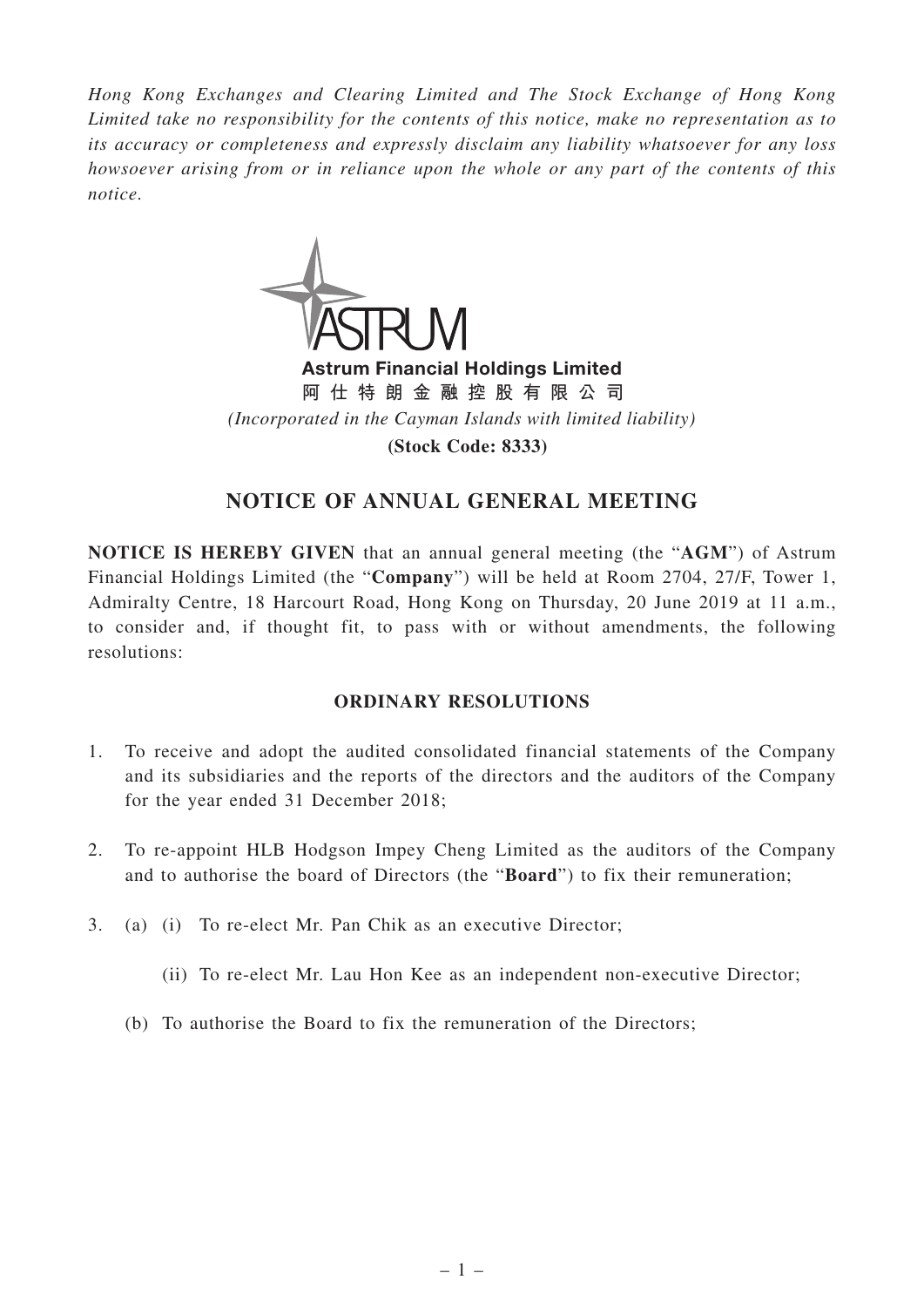### 4. "**THAT**:

- (a) subject to paragraph (c) of this resolution, and pursuant to the Rules Governing the Listing of Securities on the GEM (the "**GEM Listing Rules**") of The Stock Exchange of Hong Kong Limited (the "**Stock Exchange**"), the exercise by the Directors during the Relevant Period (as hereinafter defined) of all the powers of the Company to allot, issue and deal with additional shares of HK\$0.01 (the "**Share**") each in the share capital of the Company or securities convertible into such shares or options, warrants, or similar right to subscribe for any shares or convertible securities of the Company and to make or grant offers, agreements and options (including bonds, warrants and debentures convertible into shares of the Company) which would or might require the exercise of such power, be and is hereby generally and unconditionally approved;
- (b) the approval in paragraph (a) of this resolution shall authorise the Directors during the Relevant Period to make or grant offers, agreements and options (including bonds, warrants and debentures convertible into shares of the Company) which would or might require the exercise of such powers (including but not limited to the power to allot, issue and deal with additional Shares in the capital of the Company) during or after the end of the Relevant Period;
- (c) the aggregate nominal amount of share capital allotted or agreed conditionally or unconditionally to be allotted and issued (whether pursuant to an option or otherwise) by the Directors pursuant to the approval in paragraphs (a) and (b) of this resolution, otherwise than pursuant to (i) a Rights Issue (as hereinafter defined); (ii) the exercise of any options granted under any share option scheme adopted by the Company or similar arrangement for the time being adopted for the grant or issue to officers and/or employees of the Company and/or any of its subsidiaries and/or any eligible persons thereunder of shares or rights to subscribe for shares in the capital of the Company; (iii) any scrip dividend scheme or similar arrangement providing for the allotment and issue of shares in the Company in lieu of the whole or part a dividend pursuant to the articles of association of the Company (the "**Articles of Association**") from time to time; or (iv) an issue of shares upon the exercise of rights of subscription or conversion under the terms of any warrants of the Company or any securities which are convertible into shares of the Company, shall not exceed 20% of the aggregate nominal amount of the issued share capital of the Company as at the date of passing this resolution, and the said approval shall be limited accordingly; and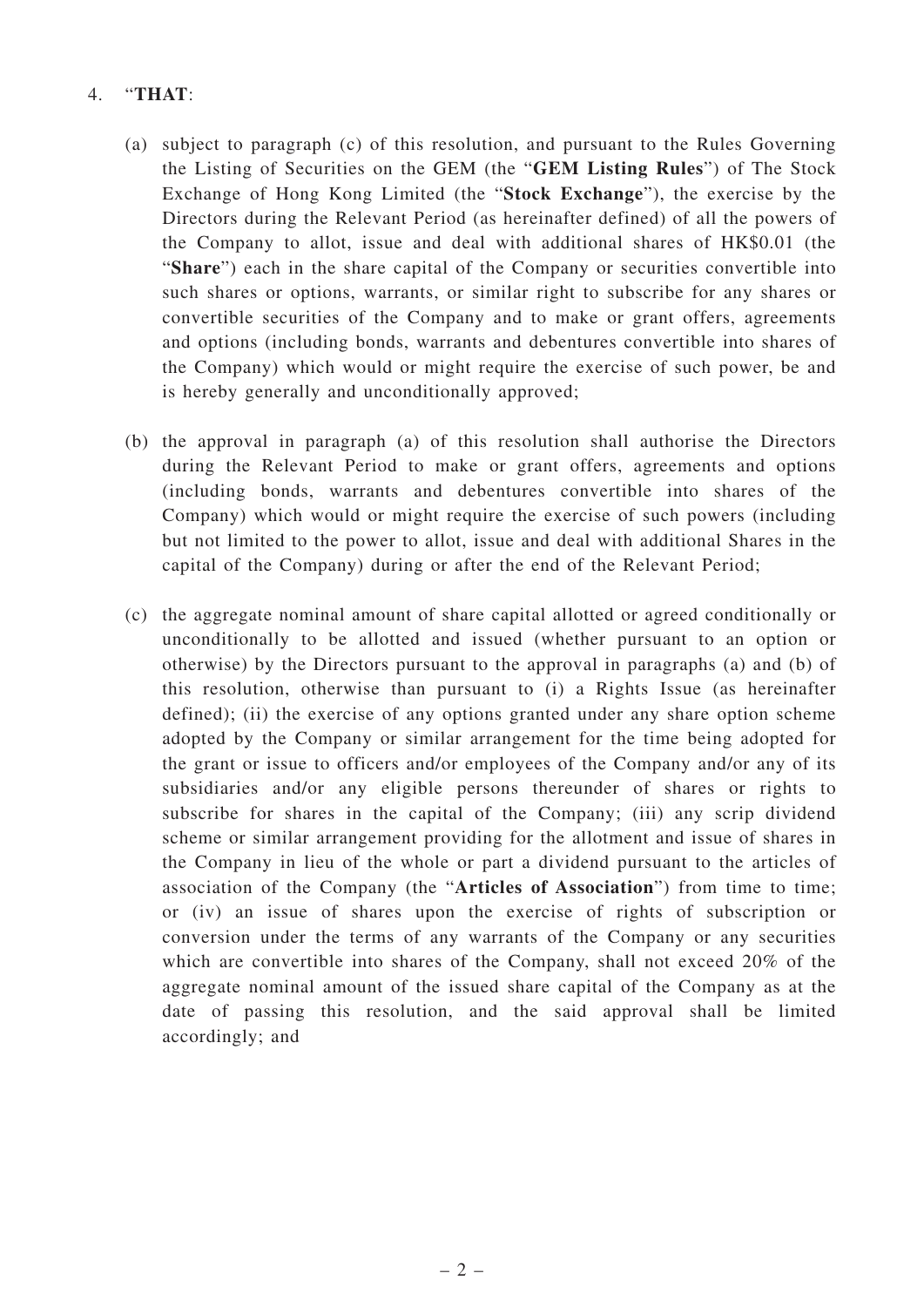- (d) for the purpose of this resolution, "**Relevant Period**" means the period from the passing of this resolution until whichever is the earliest of:
	- (i) the conclusion of the next annual general meeting of the Company; or
	- (ii) the date by which the next annual general meeting of the Company is required to be held by the Articles of Association or any applicable laws of the Cayman Islands; or
	- (iii) the date upon which the authority given under this resolution is revoked or varied by an ordinary resolution of the shareholders of the Company (the "**Shareholders**") in a general meeting of the Company.

"**Rights Issue**" means an offer of shares of the Company open for a period fixed by the Company or the Directors to the Shareholders whose names appear on the register of members of the Company on a fixed record date in proportion to their then holdings of such shares as at that date (subject to such exclusions or other arrangements as the Directors may deem necessary or expedient in relation to fractional entitlements or having regard to any restrictions or obligations under the laws of any relevant jurisdiction, or the requirements of any recognised regulatory body or any stock exchange)."

## 5. "**THAT**:

- (a) subject to paragraph (c) of this resolution, the exercise by the Directors during the Relevant Period (as hereinafter defined) of all the powers of the Company to repurchase shares in the share capital of the Company on the GEM of the Stock Exchange or on any other stock exchange on which the securities of the Company may be listed and which is recognised by the Securities and Futures Commission of Hong Kong and the Stock Exchange for this purpose, and that the exercise by the Directors of all powers to repurchase such shares are subject to and in accordance with all applicable laws and requirements of the GEM Listing Rules or of any other stock exchange as amended from time to time, be and is hereby generally and unconditionally approved;
- (b) the approval in paragraph (a) of this resolution above shall be in addition to any other authorisation given to the Directors and shall authorise the Directors on behalf of the Company during the Relevant Period to procure the Company to repurchase its shares at a price determined by the Directors;
- (c) the aggregate nominal amount of the share capital of the Company repurchased or agreed conditionally or unconditionally to be repurchased by the Company pursuant to the approval in paragraph (a) of this resolution during the Relevant Period shall not exceed 10% of the aggregate nominal amount of the issued share capital of the Company as at the date of the passing of this resolution, and the said approval shall be limited accordingly; and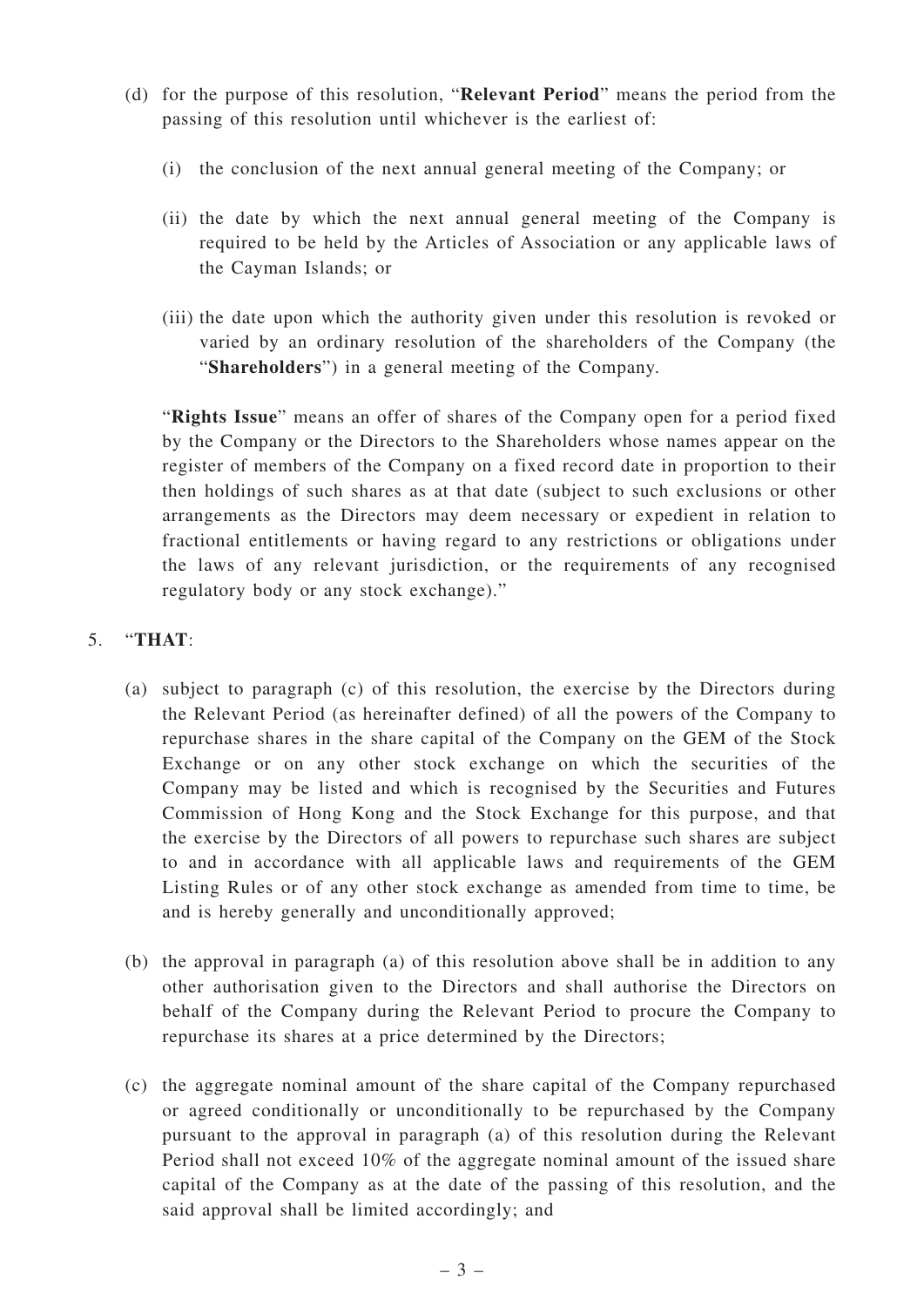- (d) for the purpose of this resolution, "**Relevant Period**" means the period from the passing of this resolution until whichever is the earliest of:
	- (i) the conclusion of the next annual general meeting of the Company; or
	- (ii) the date by which the next annual general meeting of the Company is required to be held by the Articles of Association or any applicable laws of the Cayman Islands; or
	- (iii) the date upon which the authority given under this resolution is revoked or varied by an ordinary resolution of the Shareholders in a general meeting of the Company."
- 6. "**THAT** conditional upon the passing of resolutions Nos. 4 and 5 as set out in this notice convening the AGM of which this resolution forms part, the general mandate granted to the Directors pursuant to resolution No. 4 as set out in this notice convening the AGM of which this resolution forms part be and is hereby extended by the addition thereto of an amount representing the aggregate nominal amount of share capital of the Company repurchased by the Company under the authority granted pursuant to resolution No. 5 as set out in this notice convening the AGM of which this resolution forms part, provided that such amount shall not exceed 10% of the aggregate nominal amount of the issued share capital of the Company as at the date of passing this resolution."

By order of the Board **Astrum Financial Holdings Limited Pan Chik** *Chairman and Chief Executive Officer*

Hong Kong, 15 May 2019

*Notes:*

- 1. Any member of the Company entitled to attend and vote at the AGM is entitled to appoint one or more proxies to attend and vote instead of him. A member who is the holder of two or more shares may appoint more than one proxy to represent him and vote on his behalf at the AGM. A proxy need not be a member of the Company.
- 2. The instrument appointing a proxy shall be in writing under the hand of the appointer or his attorney duly authorised in writing, or if the appointer is a corporation, either under seal or under the hand of an officer or attorney duly authorized on its behalf.
- 3. Where there are joint registered holders of any shares, any one of such persons may vote at the AGM (or any adjournment thereof), either personally or by proxy, in respect of such share as if he were solely entitled thereto; but if more than one of such joint holders by present at the AGM personally or by proxy, that one of the said persons so present whose name stands first on the register of members of the Company in respect of such share shall alone be entitled to vote in respect thereof.